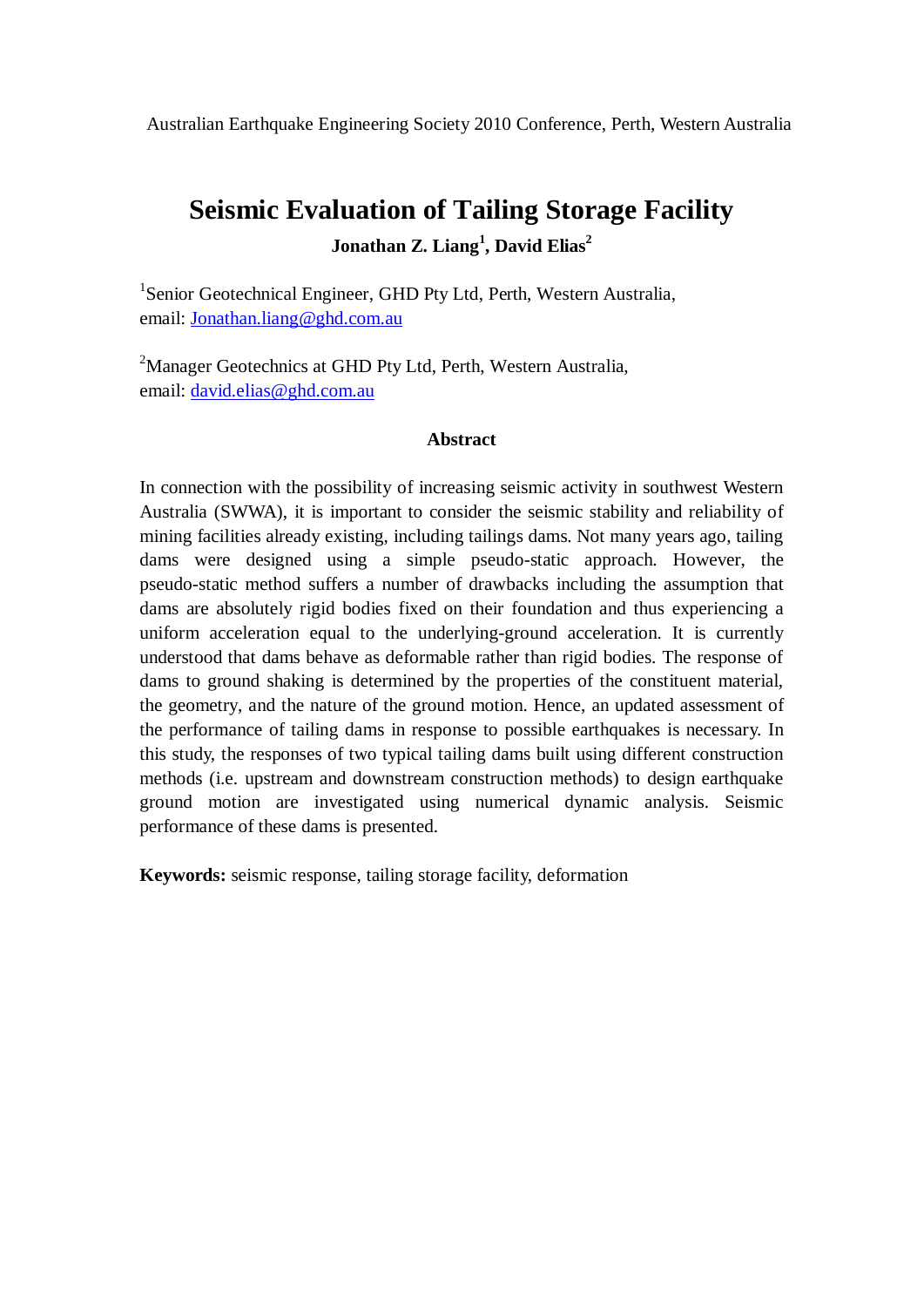### **1. Introduction**

Disposal of tailings is commonly considered to be the most sensitive environmental issue confronting the mining industry as failure of tailing dams may result in uncontrolled spills of tailings and other materials, potentially leading to environmental catastrophes, losses in terms of property and human life and negative company image. The seismic safety of tailings dams has drawn much attention over past decades since a significant number of this type of earth structure have suffered severe damage or even total failure during strong earthquakes. In connection with the possibility of increasing seismic activity in southwest Western Australia (SWWA), the seismic design of a tailings storage facility has become an important aspect for all mining operations.

Embankments can be raised using either the upstream or downstream method of construction. The construction of an upstream designed embankment begins with a pervious starter dyke foundation. The tailings are usually discharged from the top of the dam crest creating a beach that becomes the foundation for future embankment raises. The upstream method of tailing dam construction is a standard method for tailings disposal because it is economical. However, studies of world wide dam failures indicate that the upstream method is more susceptible to instability from seismic loading compared to downstream method. This is because embankment raised by upstream method is founded directly on existing tailings typically with low relative density and high water saturation and therefore a high risk of liquefaction during earthquake shaking. Accordingly, the upstream method is used less frequently in high seismicity zones of the world. In contrast, dam embankments using the downstream method have larger seismic capacity as each raise is structurally independent of the tailings and its behaviour is similar to water retention dams. The main disadvantage is the large volume of fill material required to raise the dam which leads to a dramatic increase in the cost of this construction method. In the past, upstream-type embankments were the most popular embankment of tailing dam in SWWA as seismic risk in Western Australia has been considered quite low. However, the upstream-type embankments might be vulnerable to destructive ground shaking.

Not many years ago, the seismic analysis of tailing dams was commonly performed using a simple pseudo-static approach. This was also called seismic coefficient method. The effect of seismic shaking is represented by a factor of safety against sliding with the addition of a horizontal force. The additional horizontal force is equal to the product of a seismic coefficient  $(k<sub>h</sub>)$  and the weight of the potential sliding mass. In the analysis using pseudo-static approach, dams are assumed to be absolutely rigid bodies fixed on their foundation and thus experiencing a uniform acceleration equal to the underlying-ground acceleration. The use of seismic coefficient is conservative mainly because the PGA exists for only a very short time and the use of a constant lateral force is unrealistic since in one instant the acceleration may be de-stabilising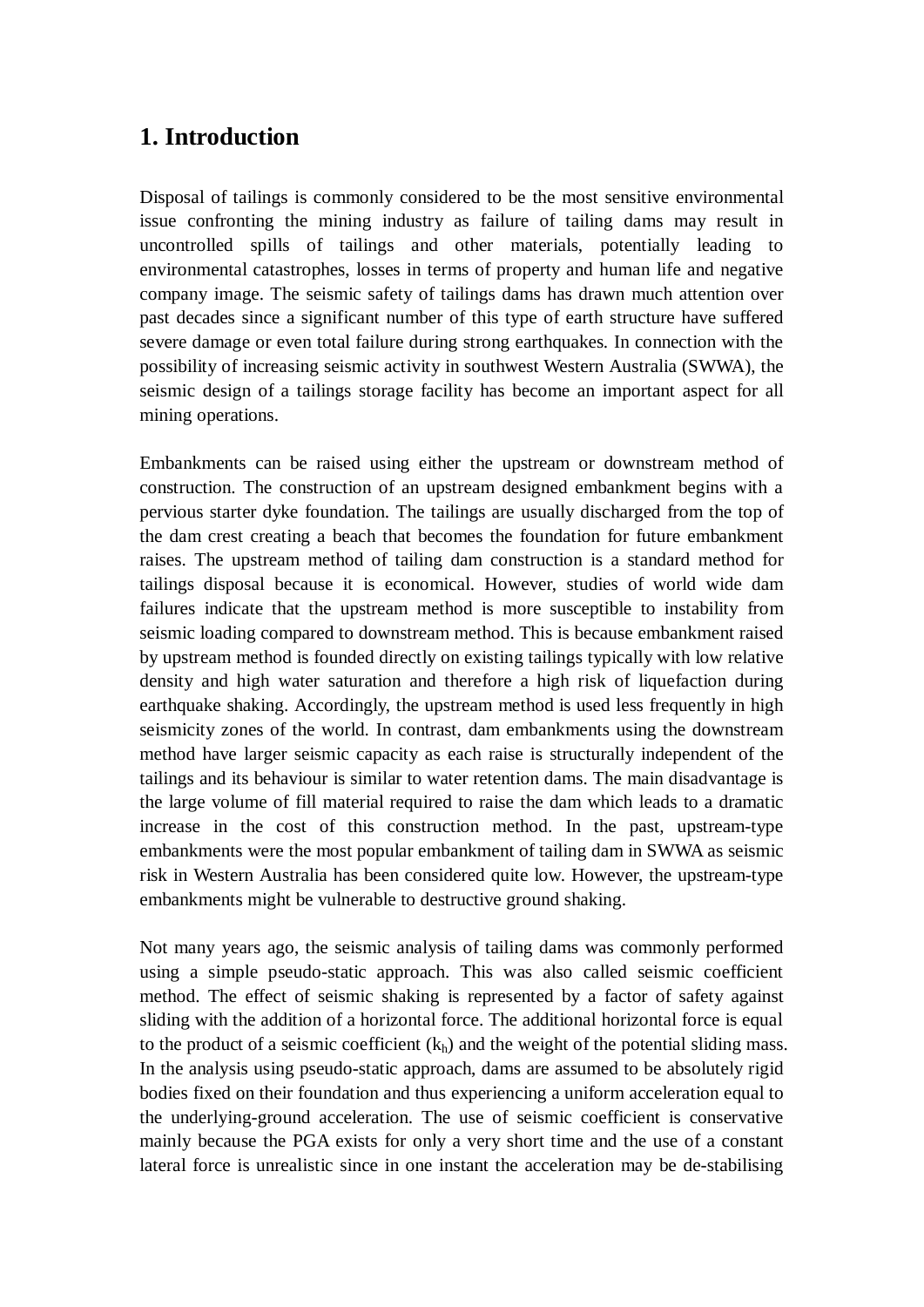the dam but in the next instant, when the direction of the acceleration reverses, it has the effect of stabilising the dam. Seismic coefficients vary significantly from study to study, e.g.,  $k_h$  of 0.1-0.5 in Terzaghi (1950),  $k_h$  of 0.1-0.15 in Seed (1979), and  $k_h$  of 0.5 in Hynes-Griffin and Franklin (1984). However, it lacked a rational basis for choosing this seismic coefficient and there are no hard rules for selection of seismic coefficient. Furthermore, it is currently understood that dams behave as deformable rather than rigid bodies. The response of dams to ground shaking is determined by the properties of the constituent material, the geometry, and the nature of the ground motion. Hence, in this study, a more accurate assessment of the performance of tailing dams in response to possible earthquakes is carried out by using numerical dynamic analysis. The responses of two typical tailing dams built using different construction methods (i.e. upstream and downstream construction methods) to design earthquake ground motion are investigated. Seismic performance of these dams is presented.

### **2. Design Earthquake Ground Motion**

The design event is assumed to be a ML7.5 event with an epicentral distance of 50km in the analysis. The peak ground acceleration (PGA) is estimated to be 0.32g based on Liang et al. (2008) model. The estimated duration of an earthquake of ML7.5 at an epicentral distance of 50km is about 17sec. The duration is measured by integrating squared acceleration and adopting 95 percentile time interval (Trifunac and Brady, 1975). To investigate performance of tailings dams under earthquake ground motion, seismic ground acceleration time history corresponding to design event is generated in this study. The design response spectra defined in Australian Code (AS 1170.4-2007) is used as target response spectrum in ground motion simulation. The simulated time history and the comparison of the response spectrum of the simulated motion and the target response spectrum are shown in Figure 1.



Figure 1. Simulated time history and Comparison of the response spectrum of the simulated time history with the design response spectrum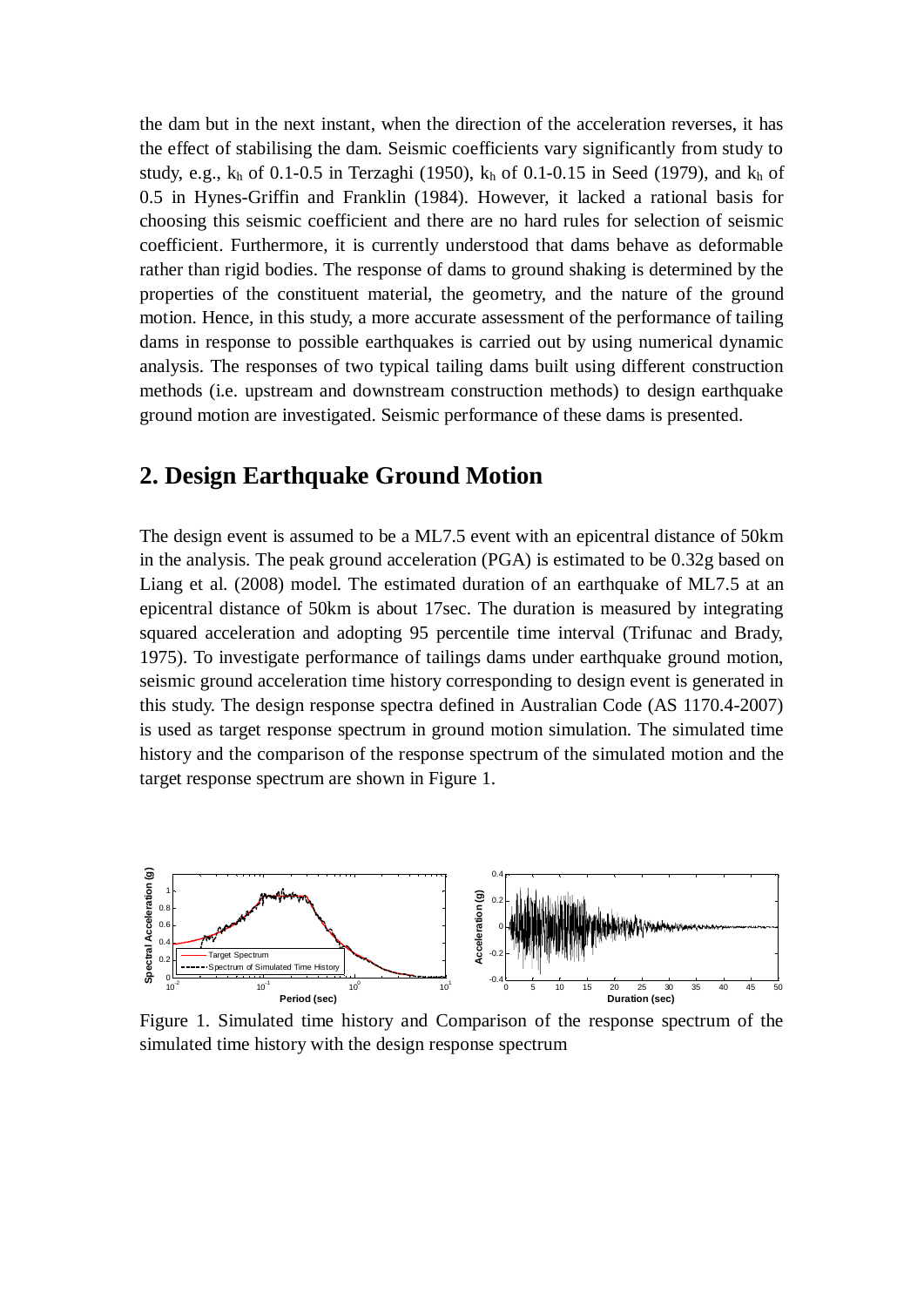# **3. Model Geometry and Material Parameters for Seismic Analysis**

The two cross sections examined may be described as Model 1 (Figure 2) a 60m high upstream tailing dam with three upstream raises and, Model 2 (Figure 3) a 100m high downstream tailing dam. The typical section of upstream tailing dam and downstream tailing dam are modelled as shown in Figure 2 and Figure 3, respectively. Two points are selected to track the displacement histories at the crest of dams during the earthquakes. The geotechnical properties adopted are listed in Table 1 and illustrated in Figure 2 and Figure 3 for the sections.

It is well documented that tailing are generally susceptible to liquefaction when they are subjected to strong earthquake shaking. However, there is a significant amount of uncertainty involved in assessment of the liquefaction susceptibility of tailing material. Most research conducted on liquefaction has focused on naturally occurring soils. Some studies (e.g. Ishihara, 1985) indicated that tailings may have differing liquefaction properties to natural soils as often it typically comprises finely ground rock and therefore may not have clay mineralogy. Hence, the performance of dam embankment subjected to non-liquefied tailing and liquefied tailing conditions are investigated. The undrained shear strength of the liquefied tailings is estimated based on the method developed by Olsen and Stark (2002). A degradation factor method proposed in Shanker et al. (2007) study is adopted to estimate Young's modulus of liquefied soil. Based on this approach, a degradation ratio of Young's modulus of liquefied soil to the non-liquefied soil is estimated to be 0.1 in our study.

| <b>Description</b>    | <b>Colour</b> | Unit<br>Weight<br>(kN/m3) | Е      | <b>Cohesion</b><br>(kN/m2) | <b>Friction</b><br>Angle | <b>Permeability</b><br>(m/sec) |
|-----------------------|---------------|---------------------------|--------|----------------------------|--------------------------|--------------------------------|
| Clay Core             |               | 17                        | 20MPa  | $\Omega$                   | 35                       | $5x10^{-8}$                    |
| Filter                |               | 17                        | 25MPa  | $\theta$                   | 35                       | $1x10^{-3}$                    |
| Tailing               |               | 17                        | 3MPa   | $\overline{0}$             | 20                       | $5x10^{-7}$                    |
| Compacted<br>tailings |               | 18                        | 10MPa  | $\Omega$                   | 30                       | $4x10^{-7}$                    |
| Rockfill              |               | 18                        | 50MPa  | $\Omega$                   | 38                       | $1x10^{-4}$                    |
| <b>TFL</b>            |               | 22                        | 100MPa | $\Omega$                   | 40                       | $5x10^{-7}$                    |
| <b>LFL</b>            |               | 25                        | 30GPa  | $\overline{0}$             | 40                       | $1x10^{-7}$                    |

Note: TFL is top foundation layer; LFL is lower foundation layer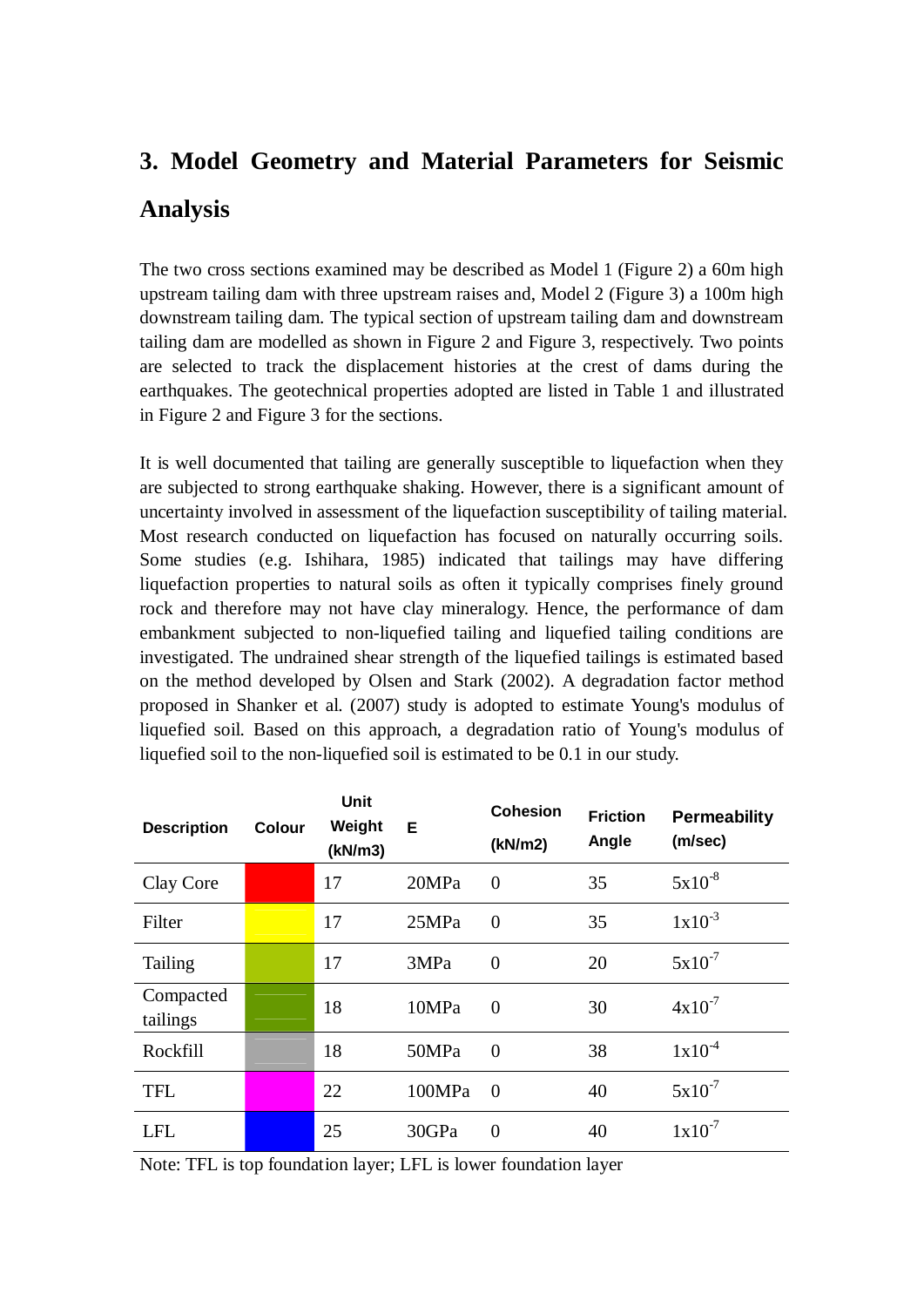

Figure 2. Model 1 Upstream tailing dam



Figure 3. Model 2 Downstream tailing dam

## **4. Performance of Tailing Dam Embankment**

The tailing dam embankment stability and deformation under the proposed earthquake ground motion are evaluated using finite element (FE) techniques. The numerical modelling was carried out using the Finite Element Package, Plaxis. The program allows for two-dimensional analysis of elastic-perfectly plastic soils with a Mohr-Coulomb failure criterion utilizing 4th order 15-node triangular elements. The calculation consists of two phases. The initial stresses due to soil weight and pore pressures were generated and activated in the first calculation phase. In the second calculation phase, seismic loads were introduced at the model base by applying the simulated ground acceleration time history.

Figure 4 and 5 show the displacements of selected points at the crest of the upstream tailing dam and downstream tailing dam, respectively. Computed permanent horizontal displacement at the crest of the upstream tailing dam embankment (Model 1) at the end of earthquake shaking is about 12cm when it is subjected to design ground motion and non-liquefied soil condition. The corresponding permanent vertical displacement at the crest is evaluated as 42cm.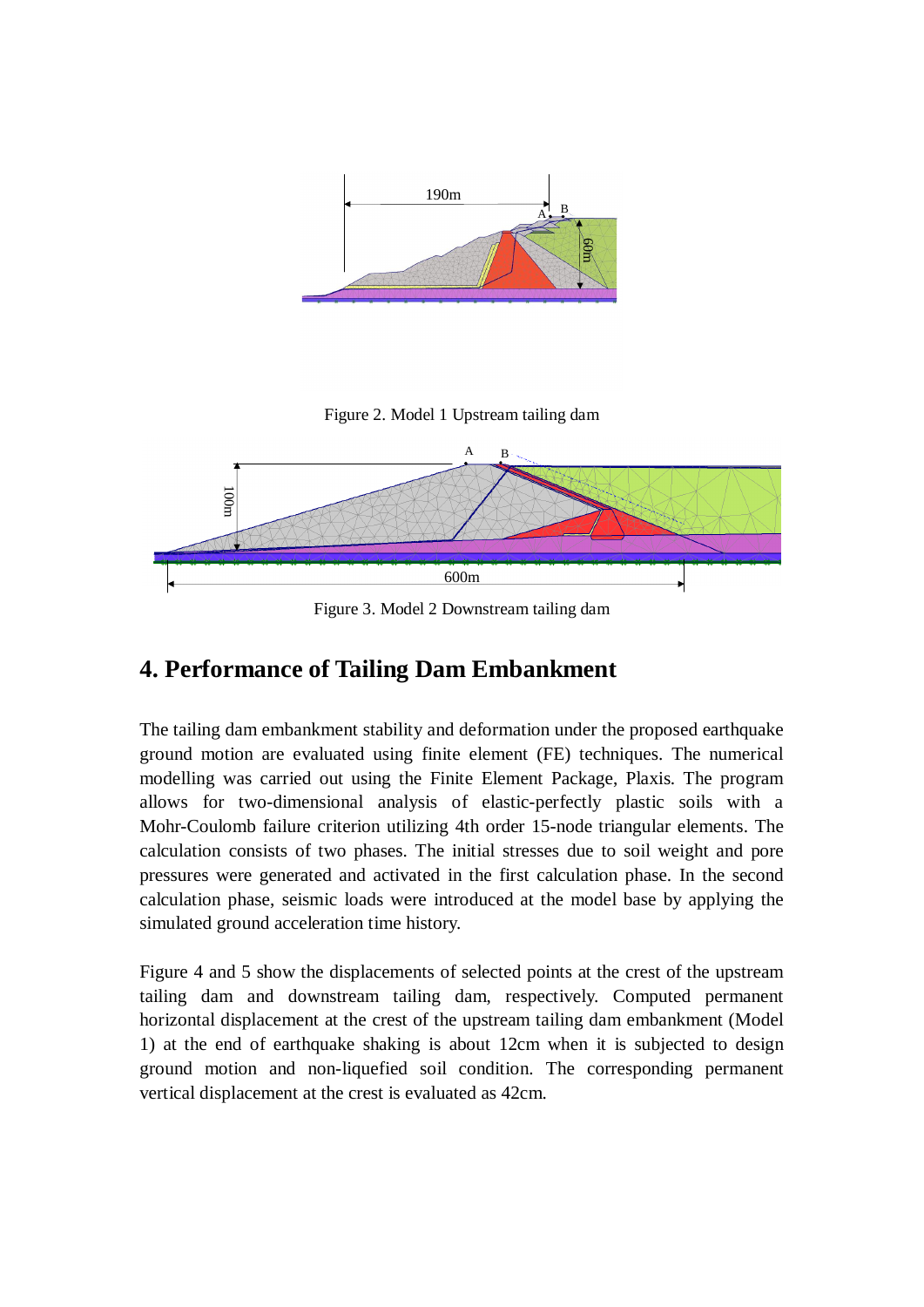

Figure 4. Displacements of selected points at the crest of the upstream tailing dam



Figure 5. Displacements of selected points at the crest of the downstream tailing dam

The numerical results indicated that the permanent horizontal displacements of the downstream tailing dam embankment (Model 2) are about 5cm. The estimated permanent vertical displacements of the embankment are about 11cm at point B. There is no permanent vertical displacement observed at point A.

Stability conditions are evaluated by progressively reducing the effective cohesion and the angle of shearing resistance by a factor of safety until large displacements of the dam are obtained. Using this procedure the safety factor of post-earthquake stability of the upstream dam (Model 1) and downstream dam (Model 2) are more than 1.5, indicating the tailing dam embankments should not suffer significant damage from the design ground motion.

With liquefied soil condition, the numerical result shows that the upstream dam embankment (Model 1) is not stable in the second calculation phase, indicating that tailing material liquefaction might cause the upstream portion of the dam embankment to fail. The safety factor of stability of the downstream dam (Model 2) is greater than 1.5, indicating that there is no significant effect of liquefied tailing on the stability of dam embankment.